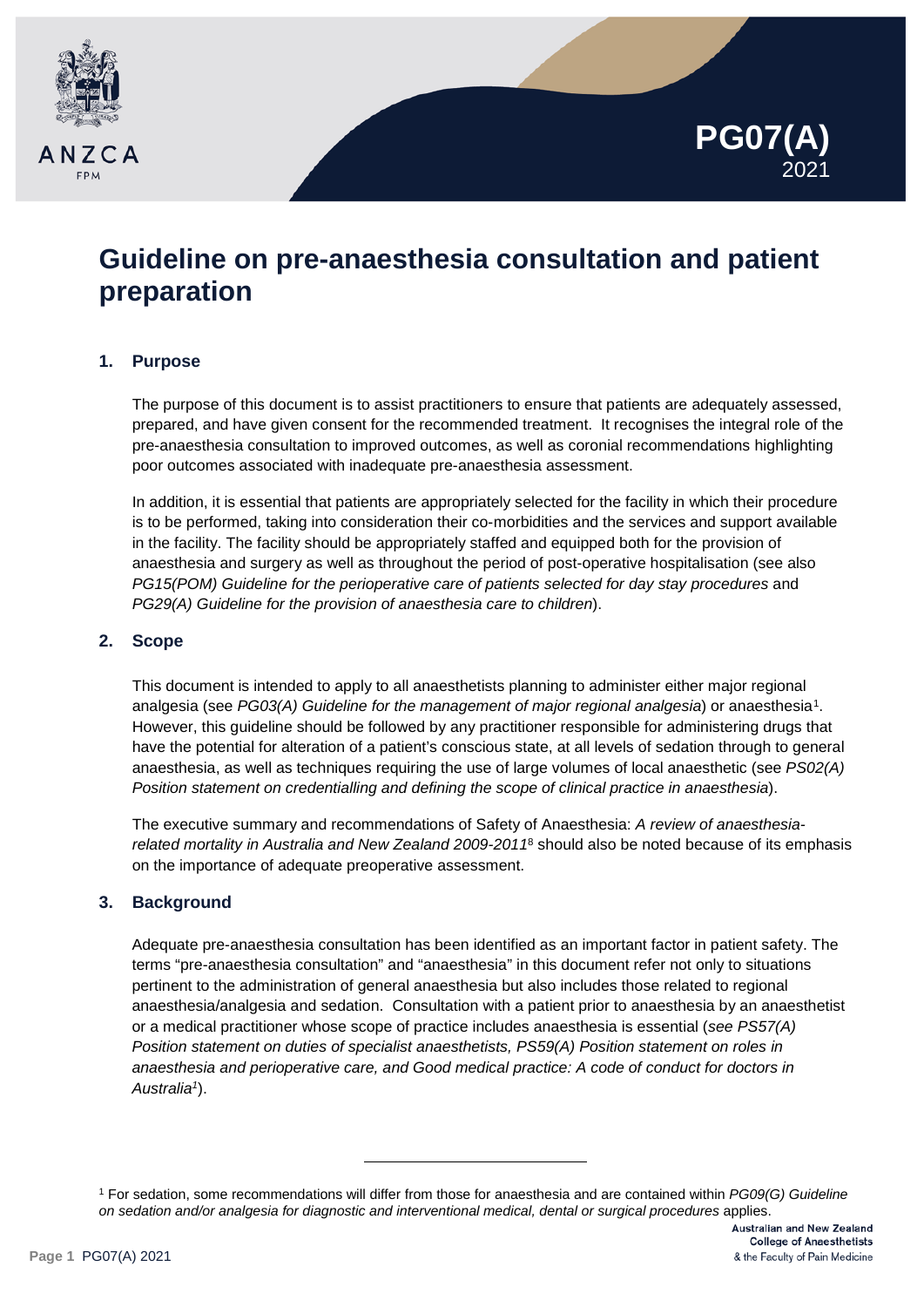

"Consultation" differs from "assessment" in that an assessment (medical or nursing) contributes to the establishment of the health status of a patient at a particular point in time whereas consultation (medical) involves an assessment as part of a broader process that also includes:

- 3.1 ensuring that the patient's state of health has been optimised
- 3.2 preparing a plan of perioperative management
- 3.3 allowing discussion with the patient and/or guardian
- 3.4 obtaining informed consent for the anaesthesia and related procedures.

Anaesthetists and medical practitioners undertaking to provide anaesthesia should be familiar with the principles outlined in the Medical Board of Australia's *Good medical practice: A code of conduct for doctors in Australia1* and the New Zealand Medical Council's *Good medical practice2*. An awareness of patient autonomy and patients' rights to privacy as set out by the Privacy Act 1993 (NZ)3, the Privacy Act 1998 (Cth)<sup>4</sup> and the Privacy Amendment (Private Sector) Act 2000 (Cth)<sup>5</sup> is essential. In addition, anaesthetists should be familiar with *Supporting anaesthetists' professionalism and performance: A guide for clinicians*, and *PS26(A) Position statement on informed consent for anaesthesia or sedation*.

These requirements are also reflected in the *New Zealand Code of Health and Disability Consumers' Rights6* issued by the New Zealand Health and Disability Commissioner, and the *Australian Charter of Healthcare Rights*<sup>7</sup> (endorsed July 2008).

## **4. General principles**

- 4.1 The process involved in delivering a safe and effective pre-anaesthesia consultation will vary with the type of practice and environment in which the medical practitioner responsible for the anaesthesia works.
- 4.2 The difficulties of undertaking an adequate pre-anaesthesia consultation for patients admitted on the day of their surgery or medical procedure should be recognised. Ideally such patients should be reviewed prior to admission. Otherwise, admission times, list planning and session times should accommodate the extra time required for pre-anaesthesia consultations (see *PG15(POM) Guideline for the perioperative care of patients selected for day stay procedures* and *PG29(A) Guideline for the provision of anaesthesia care to children*).
- 4.3 As part of a pre-admission process, written or computer-generated questionnaires, screening assessments, or documented telephone assessments by medical or nursing staff may be used to supplement the consultation as long as the requirement of 4.4 is followed.
- 4.4 Even if a preliminary pre-anaesthesia assessment has been performed by some other person, the anaesthetist or medical practitioner responsible for administering the anaesthesia should be satisfied that all elements of that assessment have been adequately addressed, and if necessary, repeat any elements about which there may be doubt.
- 4.5 The consultation should take place at a time prior to anaesthesia and the planned procedure that allows for adequate consideration of all factors related to assessment and optimisation for surgery, anaesthesia and pain management. This includes the ability to obtain critical information about medication history, which may require liaising with hospital pharmacists and clinicians from other disciplines involved in the management of patients.

This is particularly important where:

4.5.1 there is significant patient co-morbidity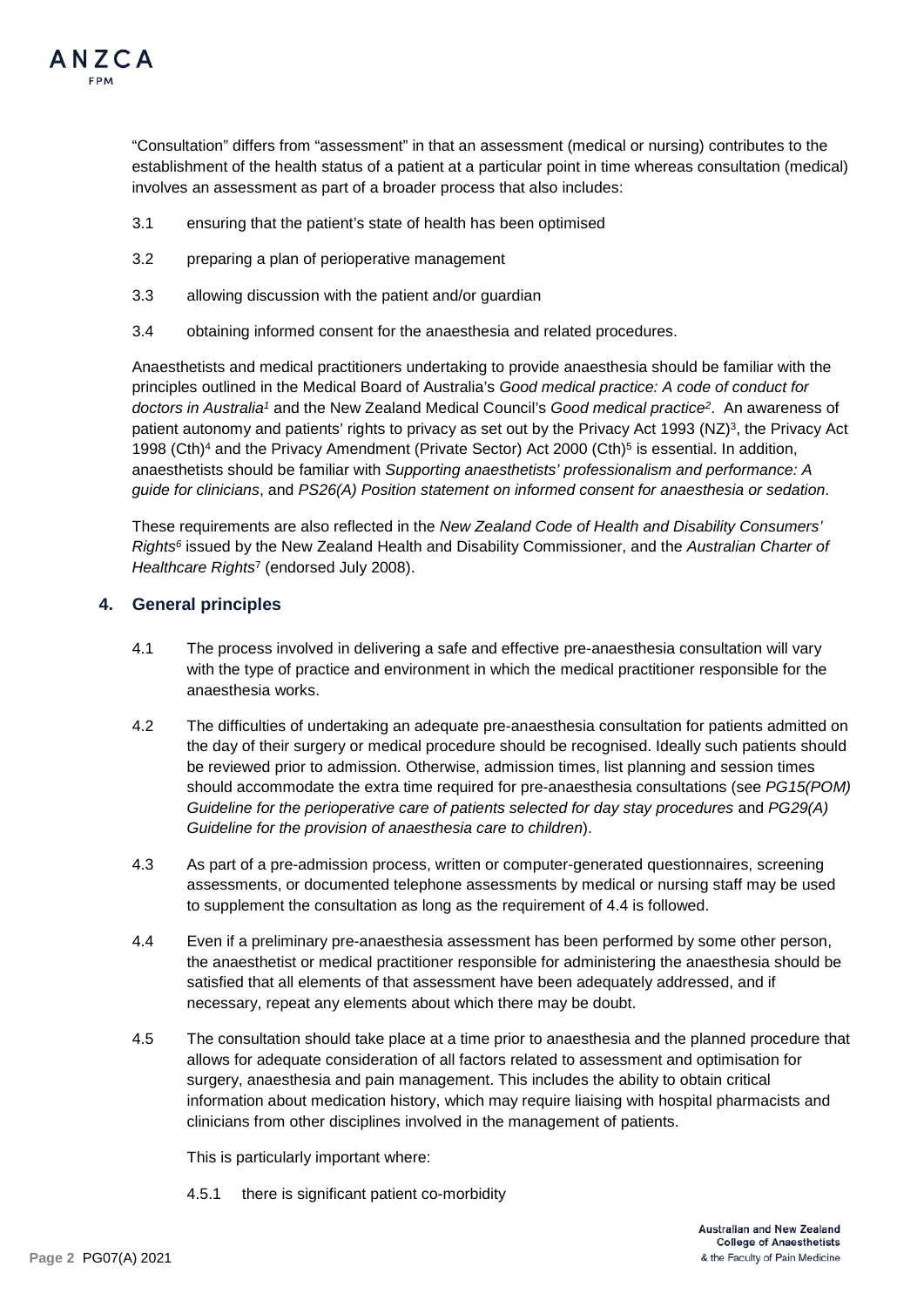

#### 4.5.2 major surgery is planned

- 4.5.3 there are specific anaesthesia and pain management concerns
- 4.6 In some circumstances, early consultation will not be possible (e.g. emergency surgery, labour ward, and in emergency and critical care departments) but the consultation should not be omitted except when the overall welfare of the patient is at risk.
- 4.7 Pre-anaesthesia consultation facilities should include equipment, hand washing/disinfecting facilities (see *PG28(A) Guideline on infection control in anaesthesia*) and space to allow for a consultation and clinical examination in privacy, as well as support people if required by the patient. An equipped consulting room or single bed hospital room is ideal. For elective procedures, it is not appropriate for this consultation to occur in the operating theatre. Under certain circumstances, such as emergency surgery the consultation may occur in the holding/waiting bay or anaesthesia room. In situations, where the practitioner is confident that there has been thorough preoperative assessment, and verbal specialist consultation (as per 4.3, 4.4 and 4.5 above) the assessment and consultation process may be completed in the anaesthesia room. It is essential that issues regarding facilities, patient confidentiality, privacy, the presence of support people if required, autonomy, religious and cultural sensitivities, and patient questions are adequately addressed (see also *PS26(A) Position statement on informed consent for anaesthesia or sedation* and *the Australian Society of Anaesthetists ASA-PS03 Minimum facilities for pre-anaesthesia consultations9*).
- 4.8 It is unacceptable for any patient under the care of an anaesthetist to be left unattended for the purpose of a pre-anaesthesia assessment and consultation. Should it be necessary to undertake a pre-anaesthesia assessment and consultation whilst managing a patient under anaesthesia, strict compliance with *PS53(A) Position statement on the handover responsibilities of the anaesthetist*, as outlined under item 2. Protocol for transfer of responsibility during anaesthesia is essential.

### **5. Recommendations**

The pre-anaesthesia consultation should include:

- 5.1 Identification and introduction of the medical practitioner performing the consultation.
- 5.2 Confirmation with the patient of the patient's identity, the proposed procedure(s) including site(s) and side, and the proceduralist involved.
- 5.3 A medical assessment of the patient including relevant medical history, which may be assisted by a questionnaire and/or review of relevant patient records, clinical examination, review of medications and review of the results of relevant investigations. Particular attention should be paid to any history of anaphylaxis or serious drug reactions (refer to PG51(A) and PG60(POM)) as well as to the presence of any cardiac implantable electronic devices<sup>[2](#page-2-0)</sup>).

Further investigations and/or therapeutic interventions may be considered necessary to optimize the patient's physical status and mental wellbeing. Thus, the medical assessment may lead to delay, postponement, reappraisal or even cancellation of the planned procedure.

5.4 Review of previous anaesthesia records if indicated. On occasions it may be necessary to obtain these from another medical facility.

-

<span id="page-2-0"></span> $2$  Recommendations for perioperative management can be found below, under further reading.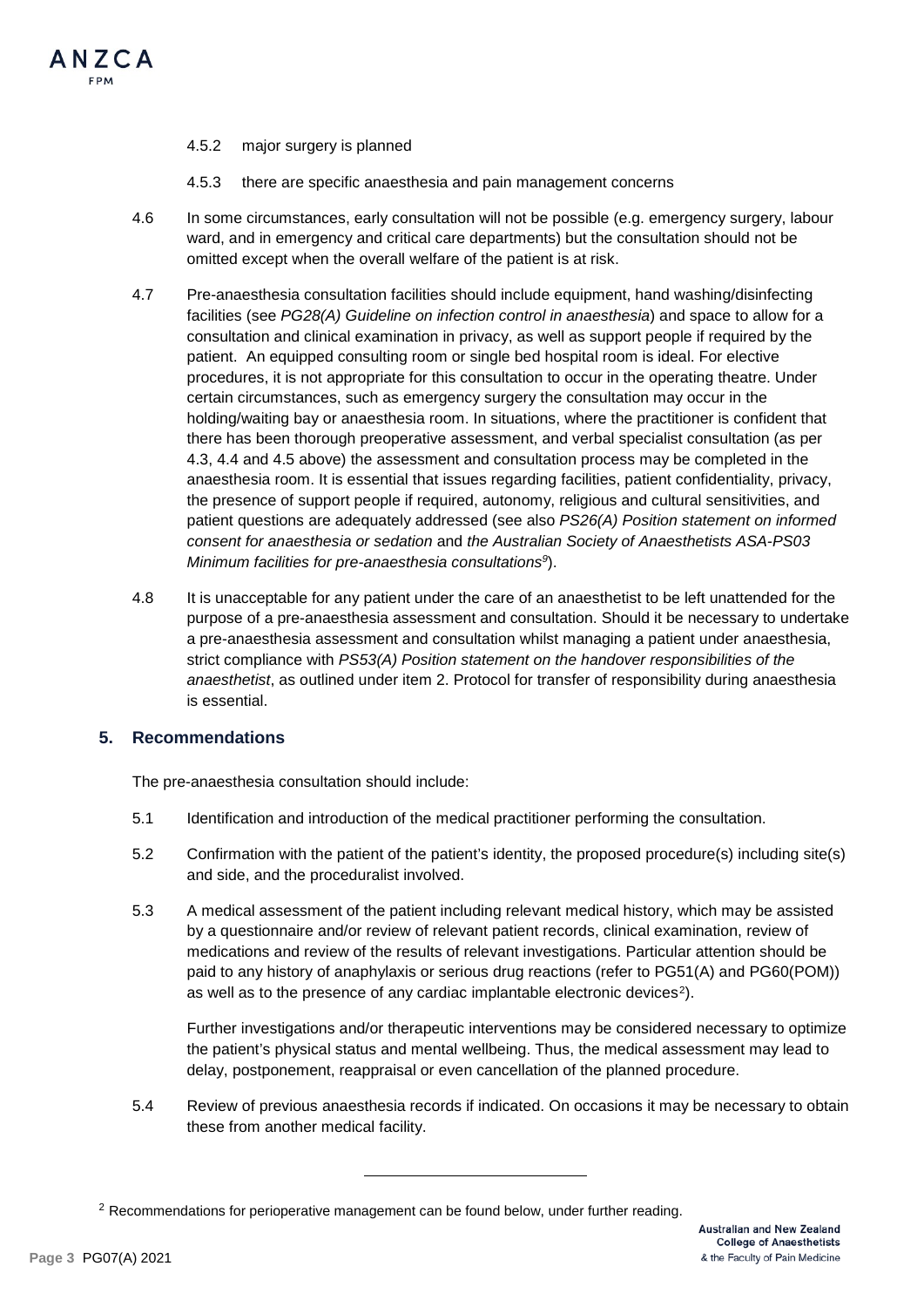

- 5.5 Consultation with professional colleagues if required.
- 5.6 Consideration of the facilities, equipment, and staffing with respect to the proposed procedure and patient co-morbidities to ensure that appropriate levels of care are available throughout the patient admission: preoperative, intraoperative and postoperative. Prior to any procedure the anaesthetist should be satisfied that necessary postoperative monitoring and staffing, both in terms of numbers and skill set, are available.
- 5.7 Provision to the patient (and/or guardian) in a timely manner, of information of significance to the patient including details regarding the conduct of the anaesthesia/sedation, pain management (see *PS45(G) Position statement on patients' rights to pain management and associated responsibilities*) and relevant potential complications and risks. This material may be in the form of verbal discussion, written pamphlets, electronic information or internet links, which can only be effective should be if given to the patient ahead of the proposed procedure to allow time for consideration. In addition, the patient should be provided with an opportunity for questions on, and discussions about, issues of concern to them. An interpreter should be provided if necessary.
- 5.8 Obtaining informed consent for anaesthesia/sedation and related procedures. This should include consent regarding the type of anaesthesia, invasive procedures, blood and product transfusion if appropriate, procedures and plans for pain management, and where pertinent, informed financial consent (see *PS26(A) Position statement on informed consent for anaesthesia or sedation*). Where consent has been obtained in a pre-anaesthesia assessment clinic the procedural anaesthetist should still discuss the proposed treatment with the patient to ensure that all required preparation and explanation has occurred.

Provision of additional information to patients intending to breastfeed should be guided by Appendix 2 below.

- 5.9 The provision of information regarding medication management and ordering/modification/cessation of any additional medications considered necessary. Consideration should be given to collaboration with perioperative physicians and pharmacists where necessary.
- 5.10 Instructions for fasting according to Appendix 1 below unless otherwise specifically prescribed by the anaesthetist.
- 5.11 Provision of further information such as escort requirements on discharge. Patients undergoing day-stay procedures with anaesthesia or sedation should be discharged into the care of a responsible person in accordance with recommendations as set out in *PG15(POM) Guideline for the perioperative care of patients selected for day stay procedures*.
- 5.12 As part of the anaesthetist's role in health advocacy, as well as in optimal preparation or surgery, the pre-anaesthesia consultation is a valuable opportunity to encourage and educate patients regarding modifiable health factors such as encouraging smokers to quit (see *PG12(POM) Guideline on smoking as related to the perioperative period*).
- 5.13 The pre-anaesthesia consultation should identify and take note of any advanced care directives. In their absence the consultation may represent an appropriate opportunity to recommend consideration of such directives, where relevant.
- 5.14 Contemporaneous written notes documenting the consultation and informed consent should become part of the medical record of the patient (see *PG06(A) Guideline on the anaesthesia record* and also *PS26(A) Position statement on informed consent for anaesthesia or sedation*).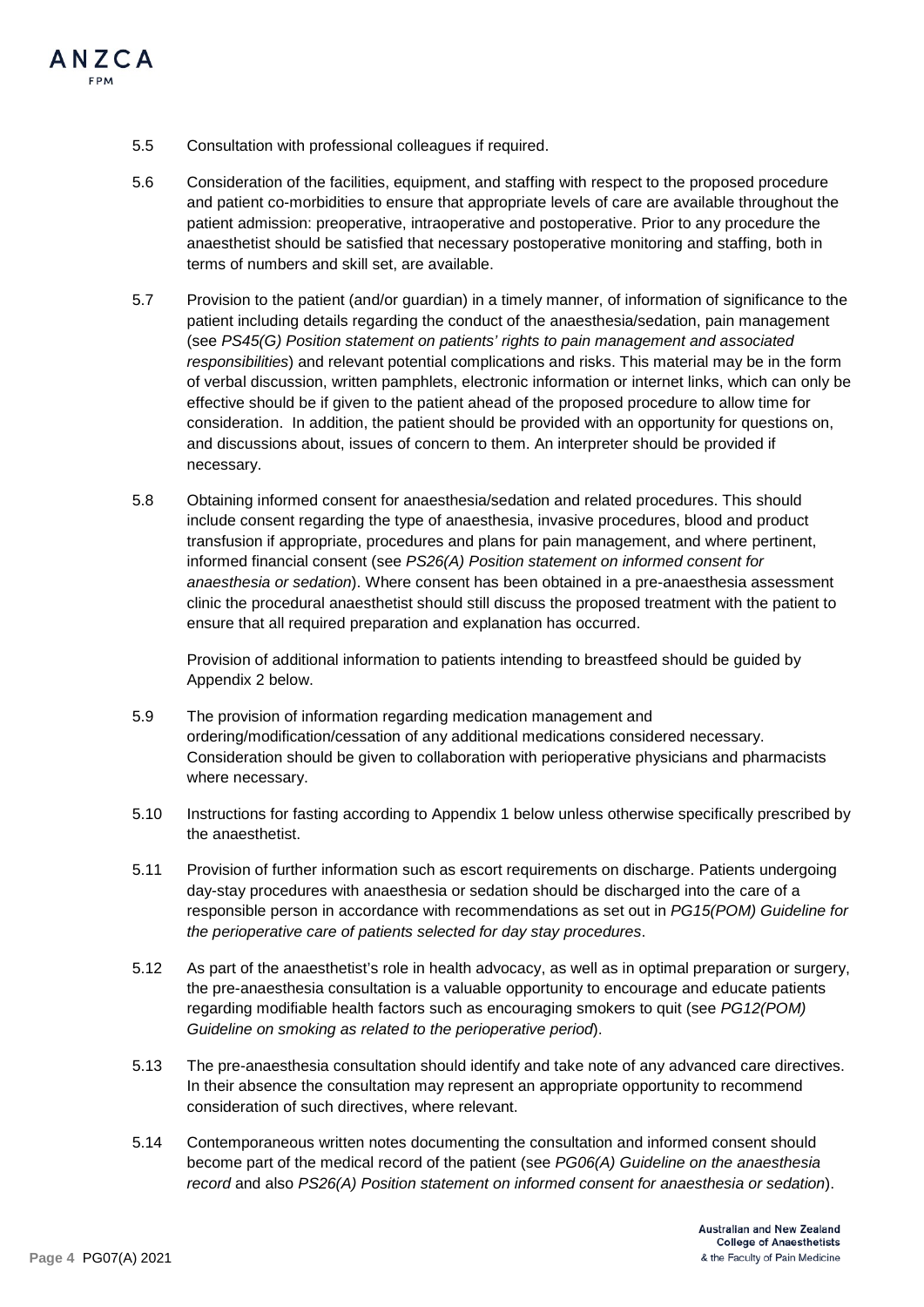

**This document is accompanied by a background paper (PG07(A)BP) which provides more detailed information regarding the rationale and interpretation of the Guideline.**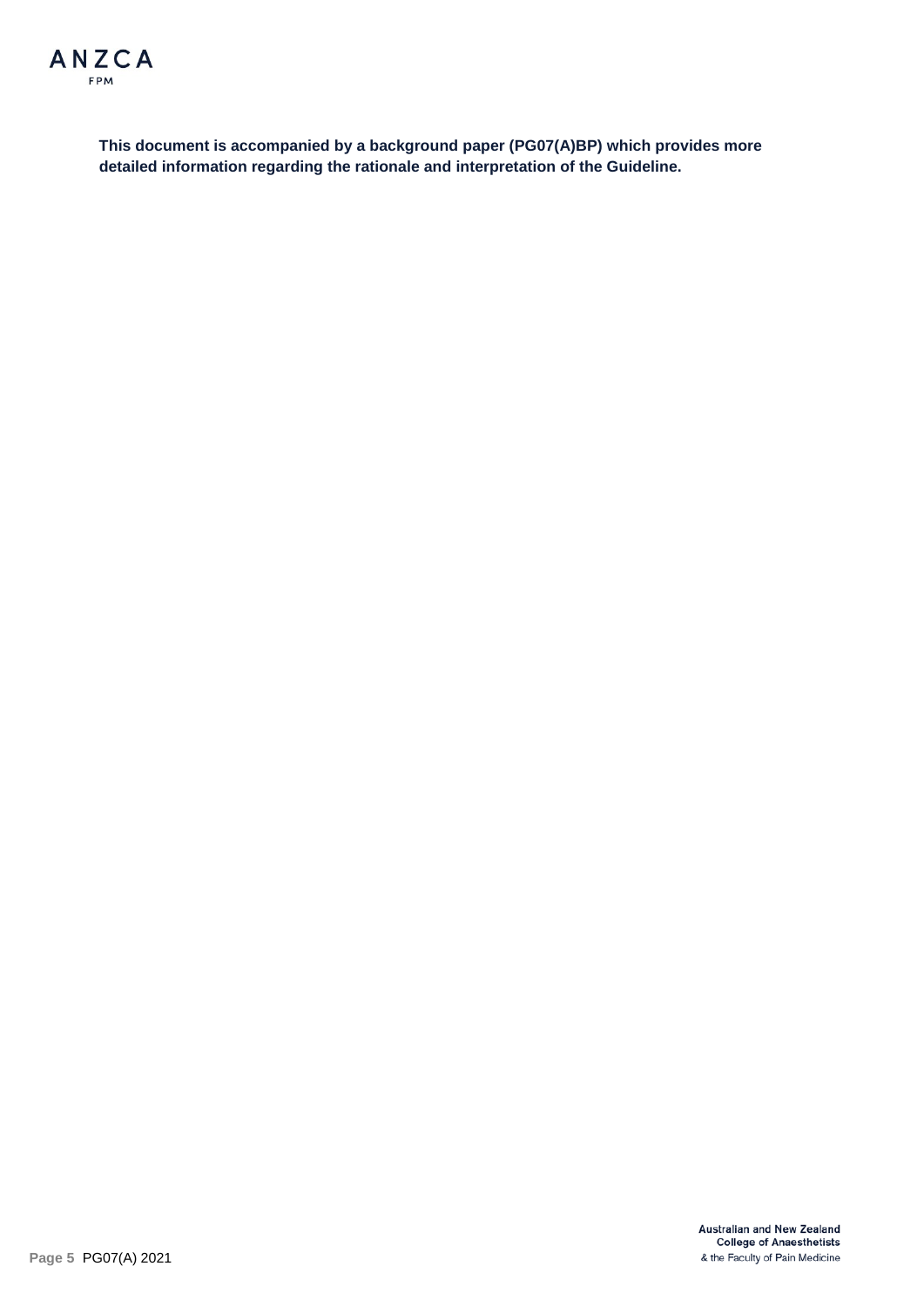

## **Appendix 1 - Fasting guideline**

This fasting guideline applies to patients undergoing general anaesthesia, major regional anaesthesia/analgesia and sedation.

The aim of fasting prior to anaesthesia or sedation for a surgical or medical procedure is to decrease the risk of perioperative regurgitation, which may result in aspiration syndrome. This may be associated with chemical pneumonitis, bacterial pneumonia or airway obstruction depending upon whether foreign material (food) and/or gastro-intestinal fluids (gastric acid, bile or other bowel contents) have been aspirated into the lungs. Such patients may require treatment in critical care units.

Prolonged fasting from fluids for more than 6 hours fails to achieve an optimally empty stomach and may have deleterious metabolic effects as well as an impact on patient well-being. Continued consumption of clear fluid, in particular carbohydrate rich fluid, may improve gastric emptying as well as mitigate the metabolic and psychological impact of fasting. Fasting instruction should therefore take into account the timing of anaesthesia or sedation. A safe upper limit for recommended fluid volume has not yet been clearly identified, and will vary from patient to patient. However studies have shown that, in adults, it is safe to administer up to 400 mL of clear fluids 2 hours prior to surgery. The practice of "fasting from midnight" for a morning procedure is appropriate for solids but not appropriate for clear fluids in most circumstances.

Clear fluids are regarded as water, carbohydrate rich fluids, specifically developed for perioperative use, pulp free fruit juice, clear cordial, black tea and coffee. It excludes fluids containing particulate matter, soluble fibre, milk-based drinks and jelly.

The recommendations are as follows:

- i. For adults having an elective procedure, limited solid food may be taken up to six hours prior to anaesthesia and clear fluids may be taken up to two hours prior to anaesthesia.
- ii. For children over six months of age having an elective procedure, limited solid food or formula may be given up to six hours, breast milk up to four hours and clear fluids (no more than 3ml/kg/hr) up to one hour prior to anaesthesia.
- iii. For infants under six months of age having an elective procedure, formula may be given up to four hours, breast milk up to three hours and clear fluids (no more than 3ml/kg/hr) up to one hour prior to anaesthesia.
- iv. Prescribed medications may be taken with a sip of water less than two hours prior to anaesthesia unless otherwise directed (for example oral hypoglycaemics and anticoagulants).
- v. An H2-antagonist, proton pump inhibitor or other agent that decreases gastric secretion and acidity should be considered for patients with an increased risk of gastric regurgitation.

This fasting guideline may not apply to patient groups at increased risk of perioperative regurgitation or vomiting. This includes patients having emergency procedures and those with known/suspected delayed gastric emptying or oesophageal motility disorders, and obstetric patients in labour. Patients who have had bariatric surgery (in particular those with adjustable gastric bands) may also fall into this category. The practitioner responsible will need to exercise discretion regarding adequacy of fasting times versus the risk of aspiration and may choose to vary from this guideline to reduce risk for individual patients. It may be necessary to delay the planned procedure and/or use airway protective manoeuvres, both physical and pharmacological to further mitigate the risk of regurgitation.

Chewing gum should be discarded. This is primarily due to its risk as a foreign body rather than increased gastric content.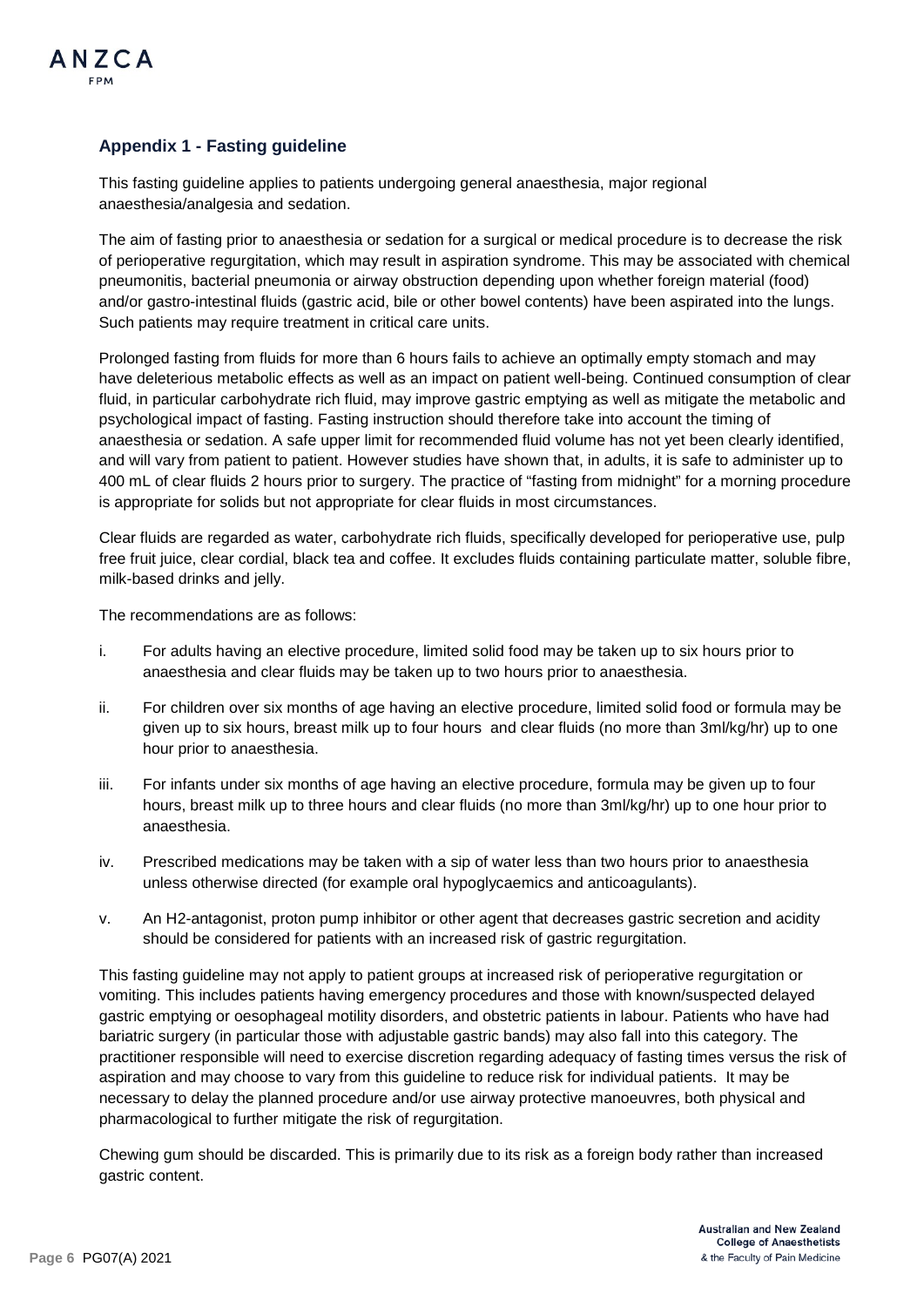## **Appendix 2 – Effect of anaesthesia on breastfeeding**

ANZCA supports a culture of inclusion and diversity. This appendix applies to all patients who intend to provide breast milk for infants following anaesthesia/sedation, including procedures facilitating delivery, as well as those performed on patients who are already breastfeeding.

The purpose of this appendix is to support anaesthetists in providing contemporary pre-anaesthesia information and peri-operative care to patients intending to breastfeed following their procedure.

The term "breastfeeding" is used to refer to both breastfeeding and the use of expressed breast milk (EBM) to tube feed or bottle feed infants. Breastfeeding has significant health benefits for breastfeeding women and their infants and is recommended from birth for 6-12 months or longer, according to preference<sup>10</sup>. Previously, patients have been advised to delay breastfeeding after anaesthesia ("pump and dump") for 24 hours, due to concerns regarding transfer of medication via breast milk. With further pharmacokinetic information and documented experience now available, this advice is no longer applicable.

Most medications used in anaesthesia are transferred in small amounts to breast milk. Concerns about infant effects relate to four elements.

**1. Amount transferred:** The Relative Infant Dose (RID)11 measures the percentage of any medication per day that results in the breastfed infant when the medication is administered to the breastfeeding parent. Medications are considered "safe" if the RID is <10%. Most medications used in anaesthesia have a very low  $RID<sup>12</sup>$ .

**2. Oral bioavailability in the infant:** of the medication or its metabolites once transferred via the breast milk.

**3. Metabolism and clearance by the infant.** Hepatic and renal medication metabolism and clearance systems are influenced by gestational age, postnatal age and body weight $13$ .

**4. Effects of medication/active metabolites on infants:** Many medications used in anaesthesia may cause undesirable effects on infants, including sedation or respiratory depression, which can be exacerbated by large or repeated doses.

**Recommendations** for peri-operative care and pre-anaesthesia advice to patients intending to breastfeed:

- i. Desirable structures and systems that support continuation of breastfeeding peri-operatively include: physical spaces to express breast milk; facilities to safely store breast milk; access to experts in infant feeding; operating and recovery service policies that limit periods of separation of the breastfeeding parent and infant.
- ii. Practical points to consider include:
	- breastfeeding or expressing just prior to anaesthesia to prevent breast engorgement
	- if separation is anticipated to exceed the duration between feeds then breastmilk can be expressed and stored ahead of the procedure
	- an alternative carer for the infant should be arranged when opioid analgesia is anticipated14.
- iii. Relative benefits of different anaesthesia techniques should be discussed with patients, aiming to optimise early return of consciousness; control of pain, nausea and vomiting; and facilitate same-day discharge if planned.
- iv. Patients should be advised that most medication used in anaesthesia and analgesia will pass in small amounts to the breast milk but are not likely to cause adverse effects on the infant.
- v. Provision of analgesia facilitates breastfeeding; however, post-procedural opioid administration should be minimised and consideration given to instituting multi-modal analgesia techniques. If required, short courses of opioids are preferable to poor analgesia. Where repeated doses of opioid medication are administered, hospital staff and carers should be advised to monitor infants for signs of sedation. Sedation in the breastfeeding parent should prompt assessment of their infant13.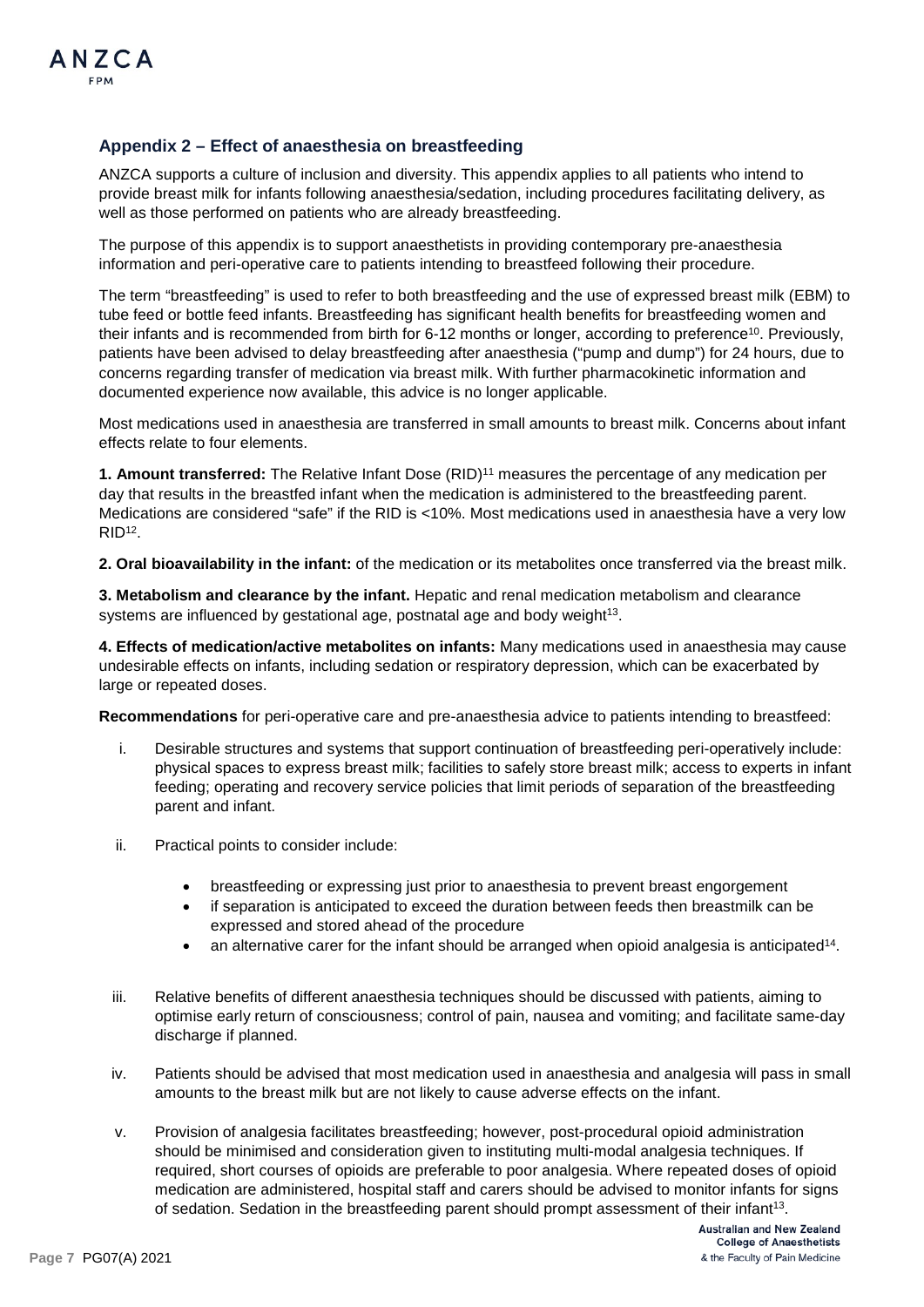Premature neonates may be at higher risk for apnoeas<sup>15</sup>. Infants of breastfeeding parents on longterm opioids as management of opioid-use disorder should be observed for neonatal abstinence syndrome<sup>16</sup>.

- Advice on specific opioids: Tramadol and codeine are pro-drugs and considerable interindividual variation in breastfeeding parent and infant metabolism can lead to unpredictable levels of active metabolite in the breastfeeding parent and thus in the breast milk. In 2017 The Society for Paediatric Anaesthesia in New Zealand and Australia (SPANZA) and the ANZCA Obstetric Special Interest Group published documents **in support of** continued careful and limited use of tramadol while breastfeeding:
	- o SPANZA Advisory on tramadol [Use of tramadol during breastfeeding and in the](https://d311i5pe49swog.cloudfront.net/web-assets/spanza/assets/uploads/2018/06/05163338/SPANZAbreastfeedresponse.pdf)  [neonate](https://d311i5pe49swog.cloudfront.net/web-assets/spanza/assets/uploads/2018/06/05163338/SPANZAbreastfeedresponse.pdf) (2017)17
	- o [Statement regarding the use of Tramadol in breastfeeding women](https://libguides.anzca.edu.au/ld.php?content_id=48310239) (2017)18
- vi. Table 1. Commonly-used anaesthesia medications and the current Therapeutic Guidelines (eTG) categorisation for use in breastfeeding<sup>19</sup>. For other medications refer to eTG (Australia),<sup>19</sup> or the Drugs and Lactation Database (United States)<sup>20</sup>.

|                                  | <b>Medication</b> | eTG Categorization                                    | Other references                                                                                                                                                          |
|----------------------------------|-------------------|-------------------------------------------------------|---------------------------------------------------------------------------------------------------------------------------------------------------------------------------|
| Sedatives                        | Benzodiazepines   | Compatible                                            | Short-acting<br>(midazolam) preferred<br>over long-acting<br>(diazepam)                                                                                                   |
| Induction agents                 | Propofol          | Compatible                                            |                                                                                                                                                                           |
|                                  | Thiopentone       | Compatible                                            |                                                                                                                                                                           |
|                                  |                   |                                                       |                                                                                                                                                                           |
| Inhaled agents                   | Volatile agents   | $\star$                                               | Little information. Short<br>adult serum half-life <sup>21</sup> .                                                                                                        |
| Muscle relaxants<br>and reversal | Suxamethonium     | $\star$                                               | No information. Rapid<br>adult metabolism. Poor<br>lipid solubility, very low<br>transfer to breast milk <sup>22</sup> .                                                  |
|                                  | Rocuronium        | $\star$                                               | Rapidly metabolized in<br>adult circulation, very<br>low transfer to breast<br>milk $^{23}$ .                                                                             |
|                                  | Sugammadex        | $\star$                                               | No information available.<br>A large, highly polar<br>molecule, low transfer to<br>breast milk probable <sup>24</sup> .                                                   |
|                                  |                   |                                                       |                                                                                                                                                                           |
| Opioids                          | Morphine          | Compatible, caution with<br>slow-release preparations |                                                                                                                                                                           |
|                                  | Oxycodone         | Use with caution                                      |                                                                                                                                                                           |
|                                  | Codeine           | Avoid                                                 |                                                                                                                                                                           |
|                                  | Tramadol          | Compatible for short-term<br>use                      | Product information<br>recommends against<br>use during<br>breastfeeding <sup>25</sup> .<br>SPANZA supports the<br>use of tramadol while<br>breastfeeding <sup>17</sup> . |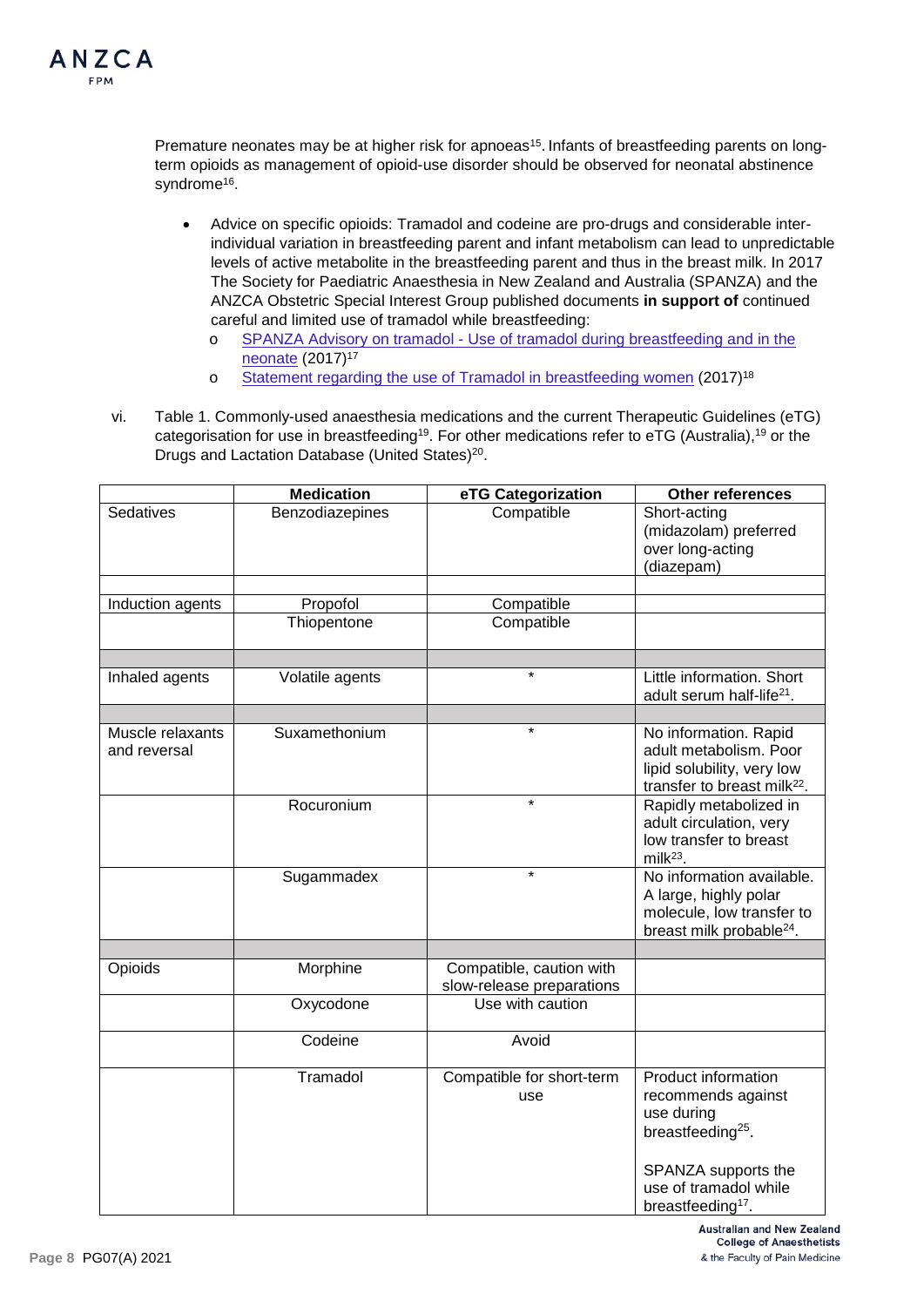|                       | Fentanyl       | Avoid transcutaneous<br>patch           |                                      |
|-----------------------|----------------|-----------------------------------------|--------------------------------------|
|                       |                |                                         |                                      |
| Co-analgesics         | Paracetamol    | Compatible                              |                                      |
|                       | Ibuprofen      | Compatible                              |                                      |
|                       | Diclofenac     | Compatible                              |                                      |
|                       |                |                                         |                                      |
| Local<br>anaesthetics | Lignocaine     | Compatible                              |                                      |
|                       | Bupivacaine    | Compatible                              |                                      |
|                       |                |                                         |                                      |
| Antiemetics           | Metoclopramide | Compatible                              |                                      |
|                       | Ondansetron    | Compatible                              |                                      |
|                       | Dexamethasone  | Use with caution due to<br>lack of data | Data on other steroids<br>reassuring |

\* No Therapeutic Guideline recommendation provided.

Drugs with emerging pharmacokinetic information:

Dexmedetomidine: this drug does not have a Therapeutic Guidelines breastfeeding recommendation. A pharmacokinetic study published in 2017 suggested a RID of 0.034%<sup>26</sup>. Further information is required<sup>27</sup>.

Tapentadol: the Therapeutic Guidelines recommendation is to avoid tapentadol use during breastfeeding due to lack of data. Unlike tramadol and codeine, tapentadol is not converted to active metabolites. Further information is required<sup>28</sup>.

### **Related ANZCA documents**

PS02(A) Position statement on credentialling and defining the scope of clinical practice in anaesthesia

PG03(A) Guideline for the management of major regional analgesia

PG06(A) Guideline on the anaesthesia record

PG09(G) Guideline on sedation and/or analgesia for diagnostic and interventional medical, dental or surgical procedures

PG12(POM) Guideline on smoking as related to the perioperative period

PG15(POM) Guideline for the perioperative care of patients selected for day stay procedures

PS26(A) Position statement on informed consent for anaesthesia or sedation

PG28(A) Guideline on infection control in anaesthesia

PG29(A) Guideline for the provision of anaesthesia care to children

PG41(PM) Guideline on acute pain management

- PS45(PM) Position statement on patients' rights to pain management and associated responsibilities
- PG51(A) Guideline for safe management and use of medications in anaesthesia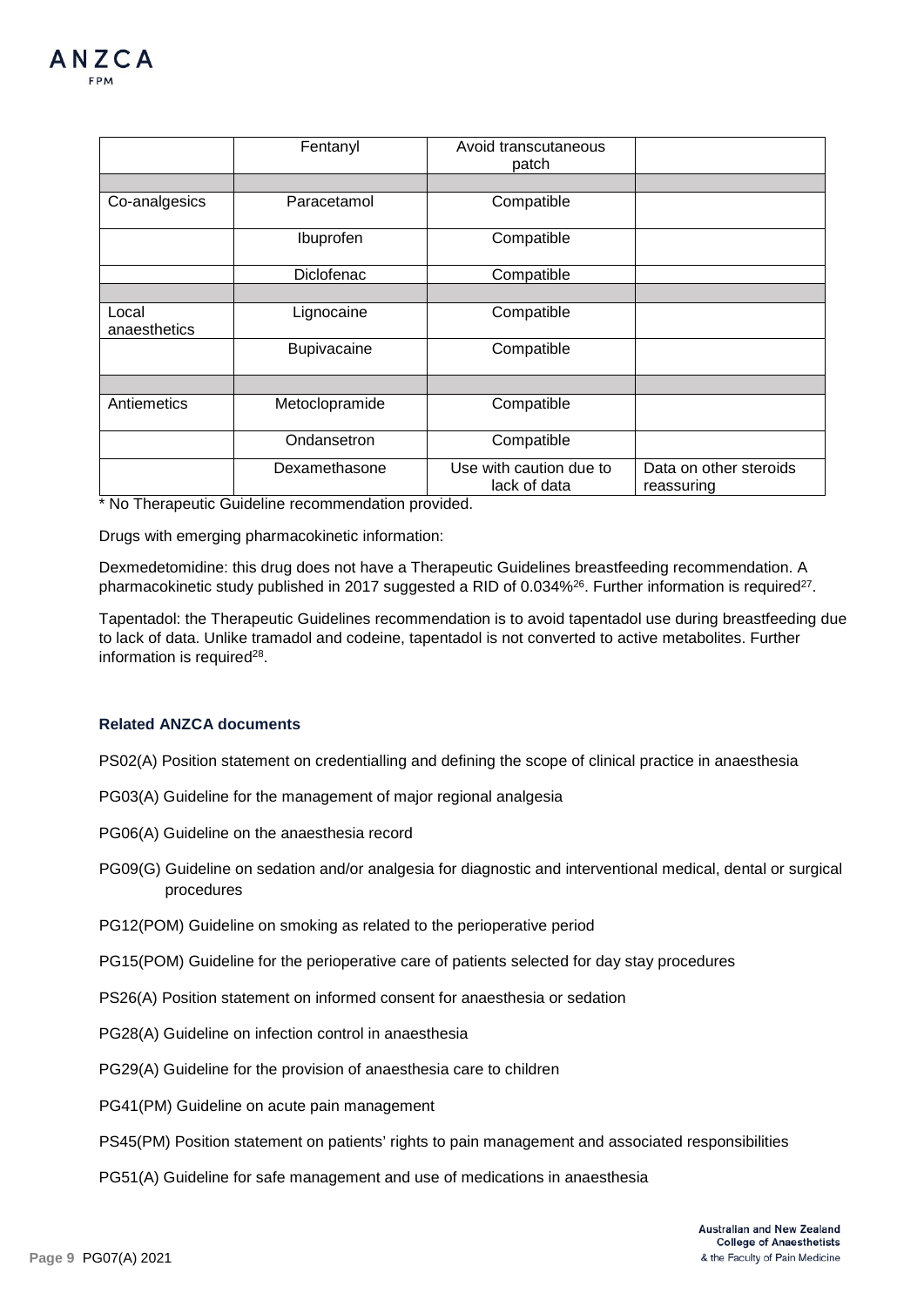

- PS57(A) Position statement on duties of specialist anaesthetists
- PS59(A) Position statement on roles in anaesthesia and perioperative care
- PG60(POM) Guideline on the perioperative management of patients with suspected or prove hypersensitivity to chlorhexidine.

ANZCA Supporting anaesthetists' professionalism and performance: A guide for clinicians

#### **References**

- 1. Medical Board of Australia. Good medical practice: a code of conduct for doctors in Australia. Canberra: Medical Board of Australia, 2014. Available from: [http://www.medicalboard.gov.au/Codes-](http://www.medicalboard.gov.au/Codes-Guidelines-Policies.aspx)[Guidelines-Policies.aspx](http://www.medicalboard.gov.au/Codes-Guidelines-Policies.aspx) Accessed 28 September 2015
- 2. Medical Council of New Zealand. Good medical practice. Wellington: Medical Council of New Zealand, 2013. Available from: [https://www.mcnz.org.nz/assets/News-and-Publications/good-medical](https://www.mcnz.org.nz/assets/News-and-Publications/good-medical-practice.pdf)[practice.pdf](https://www.mcnz.org.nz/assets/News-and-Publications/good-medical-practice.pdf) Accessed 28 September 2015.
- 3. New Zealand Government. Privacy Act, No. 28 of 1993. Available from: <http://www.legislation.govt.nz/act/public/1993/0028/latest/DLM296639.html> Accessed 28 September 2015.
- 4. Commonwealth of Australia. Privacy Act, No. 119 of 1988. Available from: <https://www.comlaw.gov.au/Series/C2004A03712> Accessed 28 September 2015.
- 5. Commonwealth of Australia. Privacy Amendment (Private Sector) Act, No. 155 of 2000. Available from: <https://www.comlaw.gov.au/Details/C2004A00748> Accessed 28 September 2015.
- 6. Health and Disability Commissioner. Code of Health and Disability Services Consumers' Rights. Auckland: Health and Disability Commissioner, 2009. Available from: [http://www.hdc.org.nz/the-act-](http://www.hdc.org.nz/the-act--code/the-code-of-rights) [code/the-code-of-rights](http://www.hdc.org.nz/the-act--code/the-code-of-rights) Accessed 28 September 2015.
- 7. Australian Commission on Safety and Quality in Healthcare. Australian Charter of Healthcare Rights. Sydney: Australian Commission on Safety and Quality in Healthcare, 2008. Available from: <http://www.safetyandquality.gov.au/wp-content/uploads/2012/01/Charter-PDf.pdf> Accessed 28 September 2015.
- 8. McNicol L, editor. Safety of anaesthesia: a review of anaesthesia-related mortality in Australia and New Zealand 2009-2011. Melbourne: Australian and New Zealand College of Anaesthetists, 2014. Available from[: http://www.anzca.edu.au/resources/college](http://www.anzca.edu.au/resources/college-publications/pdfs/SOA%20Mortality%20Report_P4.pdf)[publications/pdfs/SOA%20Mortality%20Report\\_P4.pdf](http://www.anzca.edu.au/resources/college-publications/pdfs/SOA%20Mortality%20Report_P4.pdf) Accessed 28 September 2015.
- 9. Australian Society of Anaesthetists. Position Statement Minimum Facilities for Pre-anaesthesia Consultation ASA-PS03 (2010). Available from: [https://my.asa.org.au/ASA/Education\\_\\_\\_Events/ASA\\_Position\\_Statements/ASA/Education\\_and\\_event](https://my.asa.org.au/ASA/Education___Events/ASA_Position_Statements/ASA/Education_and_events/ASA_Position_Statements/ASA_Position_Statements.aspx) [s/ASA\\_Position\\_Statements/ASA\\_Position\\_Statements.aspx\)](https://my.asa.org.au/ASA/Education___Events/ASA_Position_Statements/ASA/Education_and_events/ASA_Position_Statements/ASA_Position_Statements.aspx) Accessed 28 September 2015.
- 10. National Health and Medical Research Council (NHMRC). Infant Feeding Guidelines. Information for health workers. Australian Government. Available from: [https://www.nhmrc.gov.au/about](https://www.nhmrc.gov.au/about-us/publications/infant-feeding-guidelines-information-health-workers)[us/publications/infant-feeding-guidelines-information-health-workers](https://www.nhmrc.gov.au/about-us/publications/infant-feeding-guidelines-information-health-workers) Accessed 9 April 2021.
- 11. Ilett KF, Kristensen JH. Drug use and breastfeeding. Expert opinion on drug safety*.* 2005;4:745-768.
- 12. American Society of Anesthesiologists. Statement on Resuming Breastfeeding after Anesthesia, 2019. Available from: [https://www.asahq.org/standards-and-guidelines/statement-on-resuming-breastfeeding](https://www.asahq.org/standards-and-guidelines/statement-on-resuming-breastfeeding-after-anesthesia%20Accessed%209/4/2021)[after-anesthesia Accessed 9/4/2021.](https://www.asahq.org/standards-and-guidelines/statement-on-resuming-breastfeeding-after-anesthesia%20Accessed%209/4/2021)
- 13. Ku LC, Smith PB. Dosing in neonates: special considerations in physiology and trial design. Pediatr Res*.* 2015;77:2-9.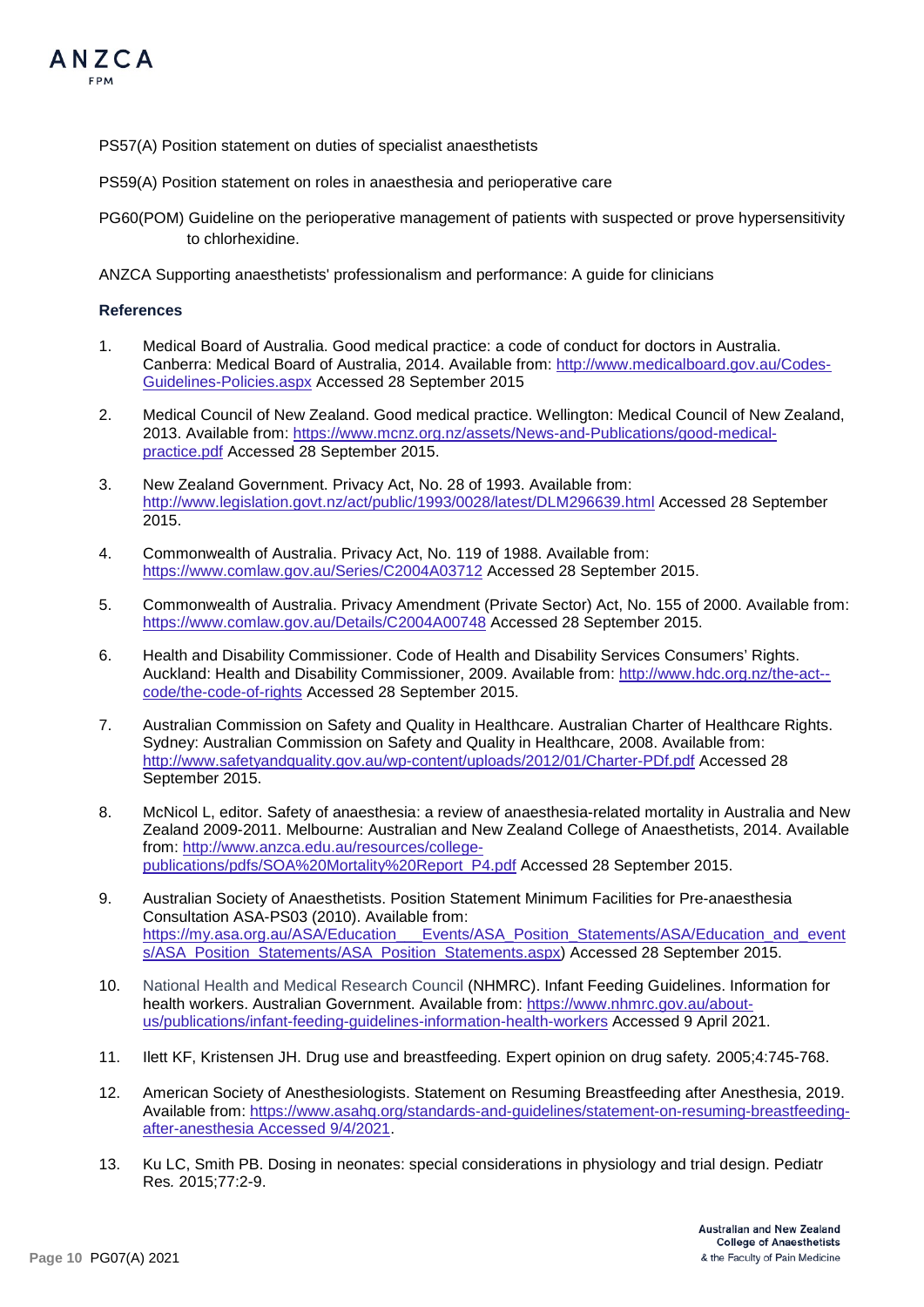

- 14. Reece-Stremtan S, Campos M, Kokajko L, Academy of Breastfeeding Medicine. (ABM). ABM Clinical Protocol #15: Analgesia and anesthesia for the breastfeeding mother, revised 2017. Breastfeed Med. 2017 Nov 1;12(9):500-6.
- 15. Allegaert K, van den Anker JN. Maternal analgosedation and breastfeeding: guidance for the pediatrician. J Pediatr Neonat Individual Med. 2015 Mar 26;4(1).
- 16. Martin E, Vickers B, Landau R, Reece-Stremtan S. ABM Clinical Protocol #28, Peripartum Analgesia and Anesthesia for the Breastfeeding Mother. Breastfeed Med. 2018 Apr;13(3):164-171.
- 17. Society for Paediatric Anaesthesia in New Zealand and Australia. Tramadol and Breastfeeding: SPANZA's Advisory on Tramadol – Use of Tramadol during breastfeeding and in the Neonate 15 June 2017. Available from: <https://www.spanza.org.au/resources-links/guidelines/>
- 18. ANZCA Obstetric Special Interest Group. Statement regarding the use of Tramadol in breastfeeding women. July 2017. Available from: [https://libguides.anzca.edu.au/ld.php?content\\_id=48310239](https://libguides.anzca.edu.au/ld.php?content_id=48310239)
- 19. Therapeutic Guidelines LTD. eTG Complete March 2021 Edition. Pregnancy and Breastfeeding. Melbourne, Australia.
- 20. Drugs and Lactation Database (LactMed) [Internet]. Bethesda (MD): National Library of Medicine (US). Available from:<https://www.ncbi.nlm.nih.gov/books/NBK501922/> Accessed 9 April 2021.
- 21. Drugs and Lactation Database (LactMed) [Internet]. Bethesda (MD): National Library of Medicine (US). Sevoflurane. Available from:<https://www.ncbi.nlm.nih.gov/books/NBK501504/> Accessed 9 April 2021.
- 22. Drugs and Lactation Database (LactMed) [Internet]. Bethesda (MD): National Library of Medicine (US); Succinylcholine [Updated 2020 Nov 16]. Available from: <https://www.ncbi.nlm.nih.gov/books/NBK501602/> Accessed 12 May 2021.
- 23. Drugs and Lactation Database (LactMed) [Internet]. Bethesda (MD): National Library of Medicine (US). Rocuronium [Updated 2020 Nov 16]. Available from:<https://www.ncbi.nlm.nih.gov/books/NBK500682/> Accessed 12 May 2021.
- 24. Drugs and Lactation Database (LactMed) [Internet]. Bethesda (MD): National Library of Medicine (US). Sugammadex [Updated 2020 Jun 15]. Available from:<https://www.ncbi.nlm.nih.gov/books/NBK500924/> Accessed 9 April 2021.
- 25. Medsafe: New Zealand Medicines and Medical Devices Safety Authority. Ministry of Health, New Zealand Government. Available from:<https://www.medsafe.govt.nz/> Accessed 9 April 2021.
- 26. Yoshimura M, Kunisawa T, Suno M, Sugawara A, Kurosawa A, Nakanishi R, et al. Intravenous dexmedetomidine for cesarean delivery and its concentration in colostrum. Int J Obstet Anesth*.* 2017;32:28-32.
- 27. Drugs and Lactation Database (LactMed) [Internet]. Bethesda (MD): National Library of Medicine (US). Dexmedetomidine. Available from:<https://www.ncbi.nlm.nih.gov/books/NBK500886/> Accessed 9 April 2021.
- 28. Drugs and Lactation Database (LactMed) [Internet].Bethesda (MD): National Library of Medicine (US). Tapentadol. Available from:<https://www.ncbi.nlm.nih.gov/books/NBK537996/> Accessed 9 April 2021.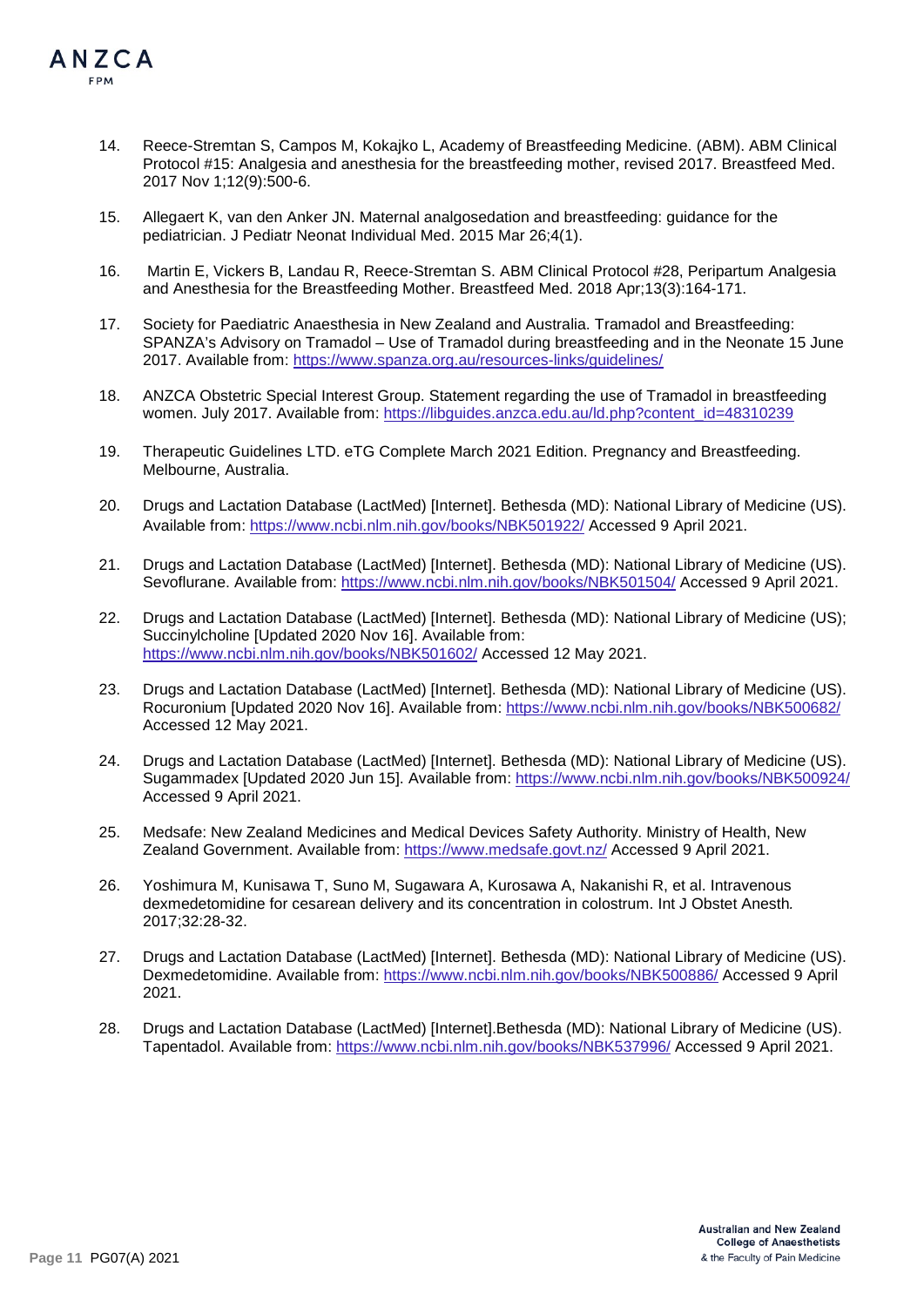

#### **Further reading**

Apfelbaum JL, Connis RT, Nickinovich DG, Pasternak LR, Arens JF, Caplan RA, et al. Practice advisory for preanesthesia evaluation: An updated report by the American Society of Anesthesiologists task force on preanesthesia evaluation. Anesthesiology. 2012;116(3):522-538.

Apfelbaum JL, Caplan RA, Connis RT, Epstein BS, Nickinovich DG, Warner MA. Practice guidelines for preoperative fasting and the use of pharmacologic agents to reduce the risk of pulmonary aspiration: Application to healthy patients undergoing elective procedures. An updated report by the American Society of Anesthesiologists Committee on Standards and Practice Parameters Anesthesiology. 2011; 114:495–511.

Association of Anaesthetists of Great Britain and Ireland (AAGBI). AAGBI safety guideline: preoperative assessment and patient preparation: the role of the anaesthetist. London: Association of Anaesthetists of Great Britain and Ireland, 2010. Available from: <http://www.aagbi.org/sites/default/files/preop2010.pdf> Accessed 28 September 2015.

Hug CC Jr. Rovenstine lecture: Patient values, Hippocrates, science, and technology: What we (physicians) can do versus what we should do for the patient. Anesthesiology. 2000;93(2):556- 564.

Thomas H, Plummer C, Wright IJ, Foley P, Turley AJ. Guidelines for the peri-operative management of people with cardiac implantable electronic devices: Guidelines from the British Heart Rhythm Society. Anaesthesia. 2022 Apr 16. Available from: [https://associationofanaesthetists-publications.onlinelibrary.wiley.com/doi/10.1111/anae.15728.](https://associationofanaesthetists-publications.onlinelibrary.wiley.com/doi/10.1111/anae.15728) Accessed 27 April 2022.

Jenkins K. Baker AB. Consent and anaesthetic risk. Anaesthesia. 2003;58(10):962-984.

National Health and Medical Research Council (NHMRC). General guidelines for medical practitioners on providing information to patients. Canberra: NHMRC, 2004. Available from: <https://www.nhmrc.gov.au/guidelines-publications/e57> Accessed 28 September 2015.

Royal College of Nursing. Clinical Practice Guidelines: Perioperative fasting in Adults and Children. London, Royal College of Nursing. 2005 Nov. Available from: https://www.rcn.org.uk/ data/assets/pdf file/0009/78678/002800.pdf Accessed 29 September 2015.

Smith I, Kranke P, Murat I, Smith A, O'Sullivan G, Søreide E, et al. Perioperative fasting in adults and children: guidelines from the European Society of Anaesthesiology. Eur J Anaesthesiol. 2011;28(8):556–569 Available from:

[http://www.oegari.at/web\\_files/dateiarchiv/editor/esa\\_fasting\\_guideline.pdf](http://www.oegari.at/web_files/dateiarchiv/editor/esa_fasting_guideline.pdf) Accessed 29 September 2015.

Royal College of Anaesthetists. Venn PJ, editor. Guidelines for the provision of anaesthetic services (GPAS). 2021 Jul 12. Available from: [https://rcoa.ac.uk/safety-standards](https://rcoa.ac.uk/safety-standards-quality/guidance-resources/guidelines-provision-anaesthetic-services)[quality/guidance-resources/guidelines-provision-anaesthetic-services](https://rcoa.ac.uk/safety-standards-quality/guidance-resources/guidelines-provision-anaesthetic-services) Accessed 28 April 2022.